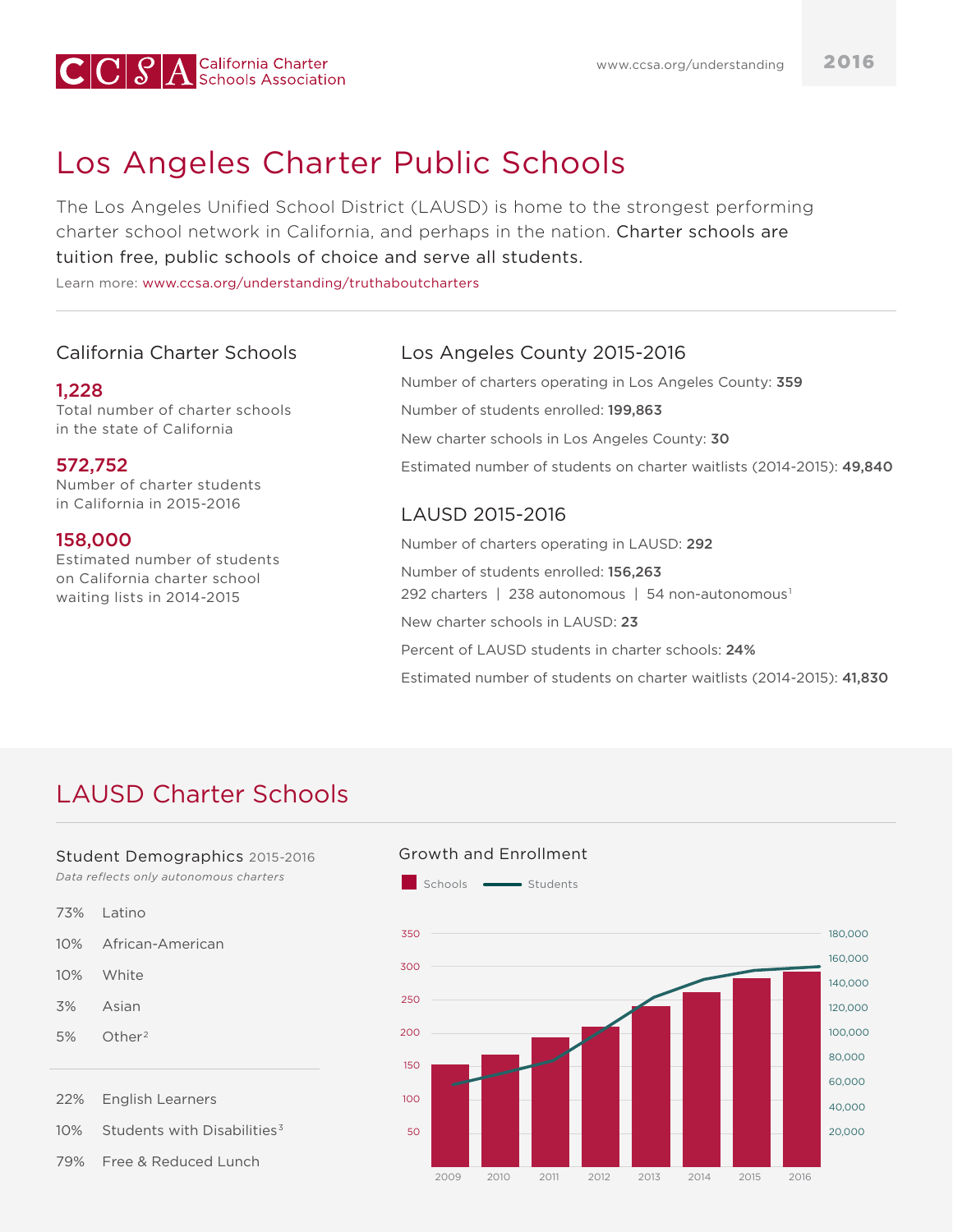# LAUSD Academic Performance (2015-2016)



#### Average Point Difference

#### APD: ELA



#### APD: Math



The Smarter Balanced assessments (commonly referred to as SBAC) are new computer based tests that measure student knowledge of California's English language arts/literacy (ELA) and mathematics standards for students in grades three through eight and grade eleven. The first statewide administration of these assessments took place in spring 2015.

After students take the Smarter Balanced assessments, their results are reported in two primary ways: Scale Scores and Achievement Levels. A Scale Score is the number that a student scored on the test, and Achievement Levels are broader proficiency categories students fall into based on their Scale Scores. Proficiency levels include: Standard Not Met, Standard Nearly Met, Standard Met and Standard Exceeded.

In the absence of a statewide accountability system in California, CCSA has enhanced our Accountability Framework with a performance measure: the Average Point Difference (APD). The APD uses a weighted average of SBAC scale scores to measure how far the average student is above/below the "Standard Met."

### SBAC Performance Levels SBAC: ELA and Math





Met/Exceed ELA

Met/Exceed Math